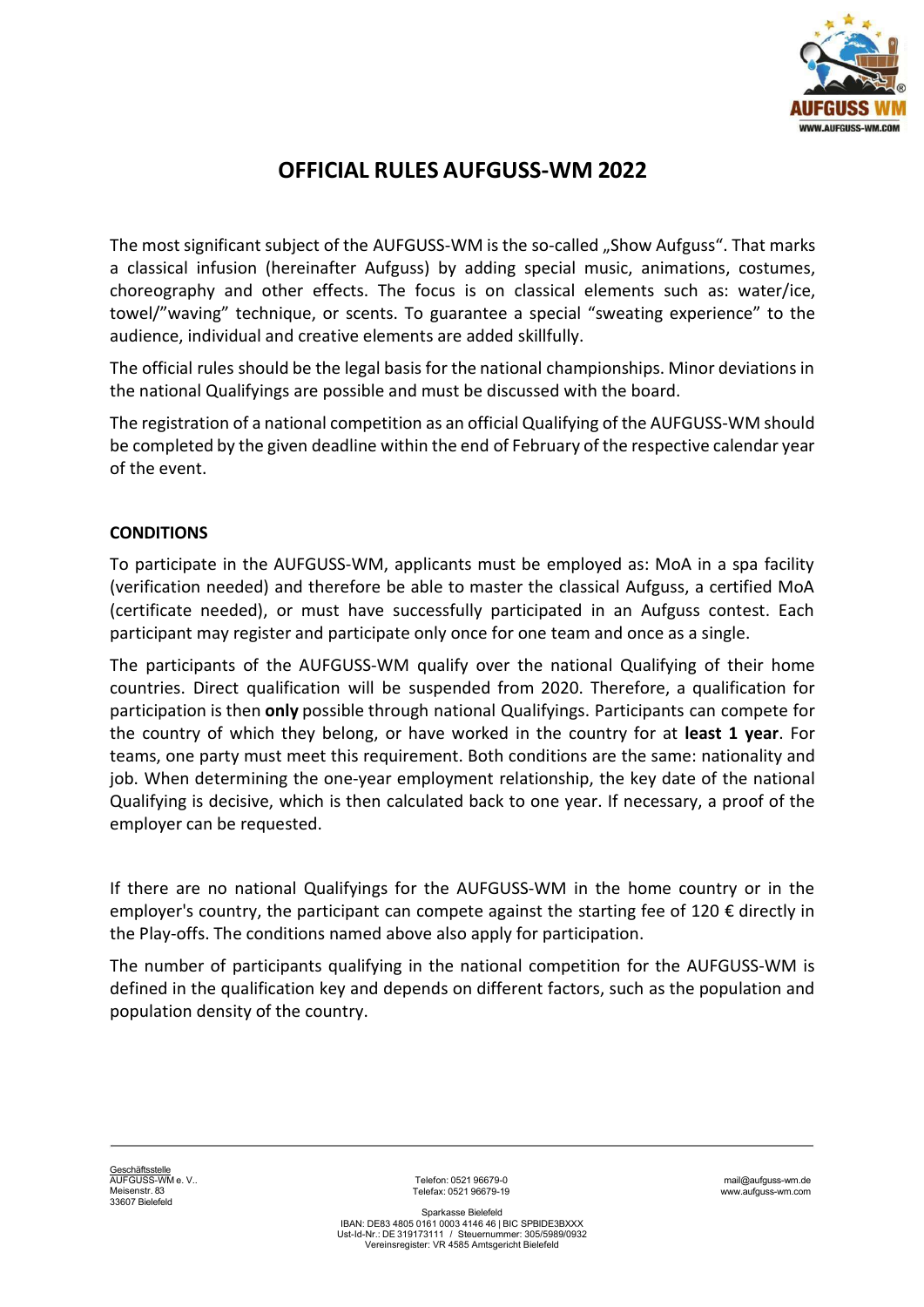

# **DISCIPLINES**

# Definition: Show-Aufguss single contest

The Show-Aufguss itself takes place only within the sauna room and is performed only by the MoA alone without the help of any bystanders.

### Definition: Show-Aufguss team contest

The Show-Aufguss itself takes place only within the sauna room and is only used by max. 2 or 3 MoA's performed without help of any bystanders.

# THEME OF THE SHOW-AUFGUSS

The theme of the Aufguss can be selected freely and must be announced when registering for the AUFGUSS-WM.

# TIME OF AUFGUSS

The Show-Aufguss takes 10 to a maximum of 15 minutes including the welcoming and the farewell. The time starts when the MoA enters the sauna cabin (15 minutes).

# WELCOMING AND INTRODUCTION

A welcoming and introduction to the audience is the choice of the MoA. If the MoA chooses to speak to the audience then this welcoming at the beginning of the Aufguss should only be delivered in English and take a maximum of 90 seconds.The welcoming is part of the Aufguss and is therefore included in the duration of the Aufguss. Each participant must first submit the fragrances used during the Aufguss, and make them available to the jury.

### INTRODUCTION AT NATIONAL QUALIFYINGS

If the MoA chooses to do an introduction then it is recommended that this welcoming at national competitions should be **bilingual** (English  $+$  native language) and extended to three minutes. The welcome and introduction details named above also apply.

# EQUIPMENT / LIGHT / MUSIC

The MoA has to prepare and organize his equipment in his own responsibility. Buckets, dippers, water and ice will be provided by the host. In addition, decoration, costumes, time and volume of music, light and special effects can be selected individually. \* Any kind of music the MoA wants to use in his Show Aufguss has to be available on MP3-file on an USB-Stick. The music will be tested on a time specified by the organizer. The organizer must provide the MoA with cleaning agents.

<u>Geschäftsstelle</u><br>AUFGUSS-WM e. V.. Meisenstr. 83 33607 Bielefeld

Telefon: 0521 96679-0 Telefax: 0521 96679-19

mail@aufguss-wm.de www.aufguss-wm.com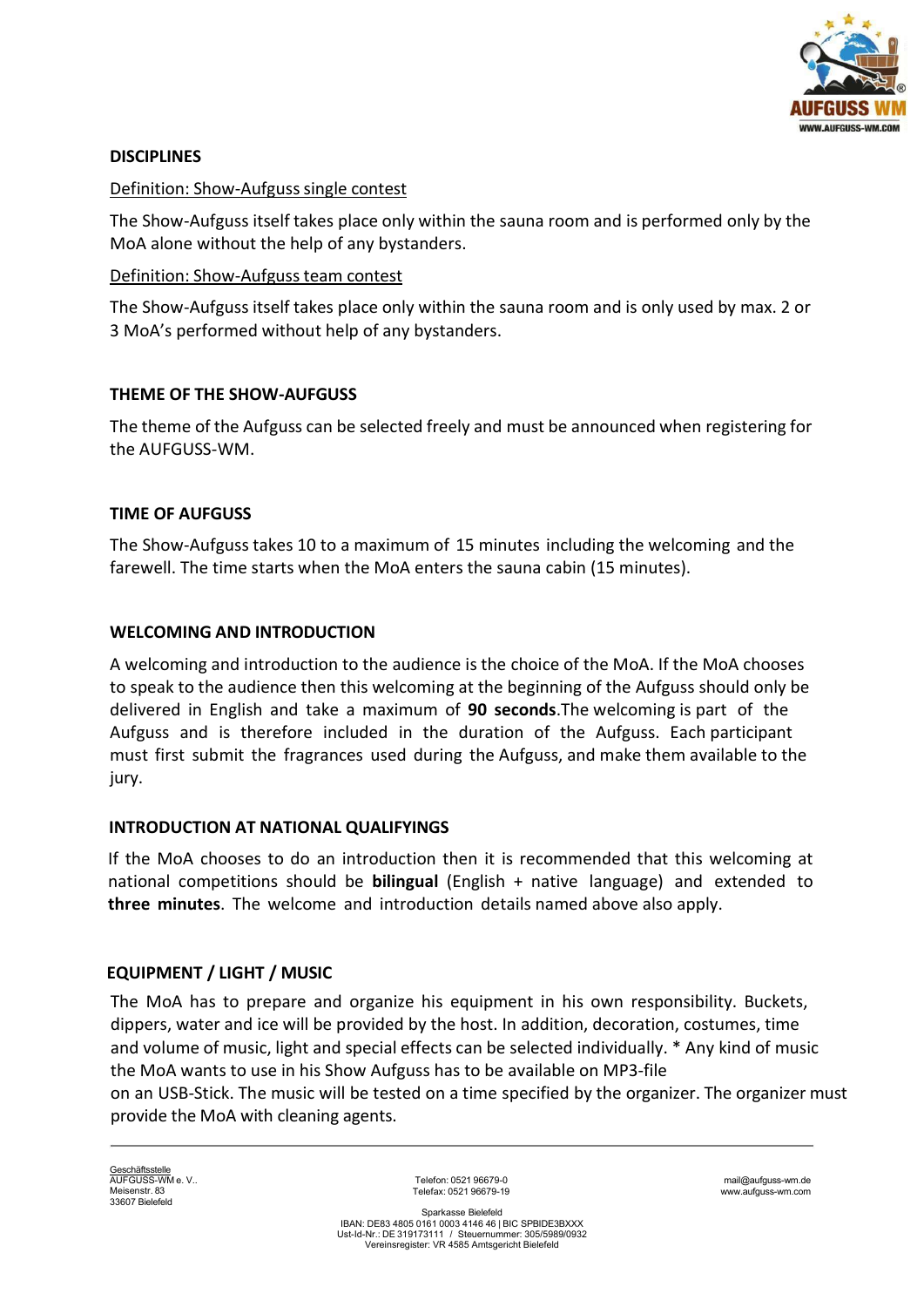

Preparing before the Aufguss (installation and reduction of decoration, etc.) should not take more than 15 minutes with the help of a maximum of 2 assistants. Cleaning after the Aufguss should not take more then 10 minutes and can be done with a maximum amount of assistants.

Any modifications that are changing the nature of the sauna have to be signed in written form and need to be approved by the jury and the host (mail@aufguss-wm.com).

\*Electrical Light Effects: The complete light engineering and effect line-up installed at the Aufguss sauna can be used. Special light scripts can be asked for. It is not allowed that any installations or objects prepared by the MoA conflict with the current fire protection and security regulations. The organizer is allowed to prohibit any conflicts with the fire protection and security regulations. Entrance and exit have to be accessible at all times.

### DISQUALIFICATION

The violation of any of the above presented rules is followed by an immediate disqualification. The MoA should consume alcohol in moderation. Disturbance from signs of drunkenness and/or drug use will lead to disqualification.

### EVALUATION CRITERIA

- 1. Professionalism & overall impression of the MoA
- 2. Increase and distribution of heat
- 3. Waving techniques
- 4. Fragrances used and dosage
- 5. Theme, implementation and show elements
- 6. Emotions, creativity and atmosphere
- 7. Team spirit (only considered for the team)

The evaluation criteria are defined in detail in the evaluation catalog.

Per criterion at least 0 and a maximum of 10/15 points are possible, so that a maximum score of 80 (for team competition) and 70 points (single competition) can be reached.

6 jury members are voting from the main-jury (from inside the sauna). For international comparability, a total of 10 members of the jury are extrapolated, whereby the highest and lowest scores are canceled beforehand. A weighting of 100% applies to the expert jury. In total, a maximum score of 800 points can be achieved in the team competition, and for the single competition a maximum score of 700 points.

The winner is the MoA with the highest number in total.

There is the possibility to award a public award. Whether and in what form this prize is awarded is up to the organizer. The number of selected guests for a potentially organized

Telefon: 0521 96679-0 Telefax: 0521 96679-19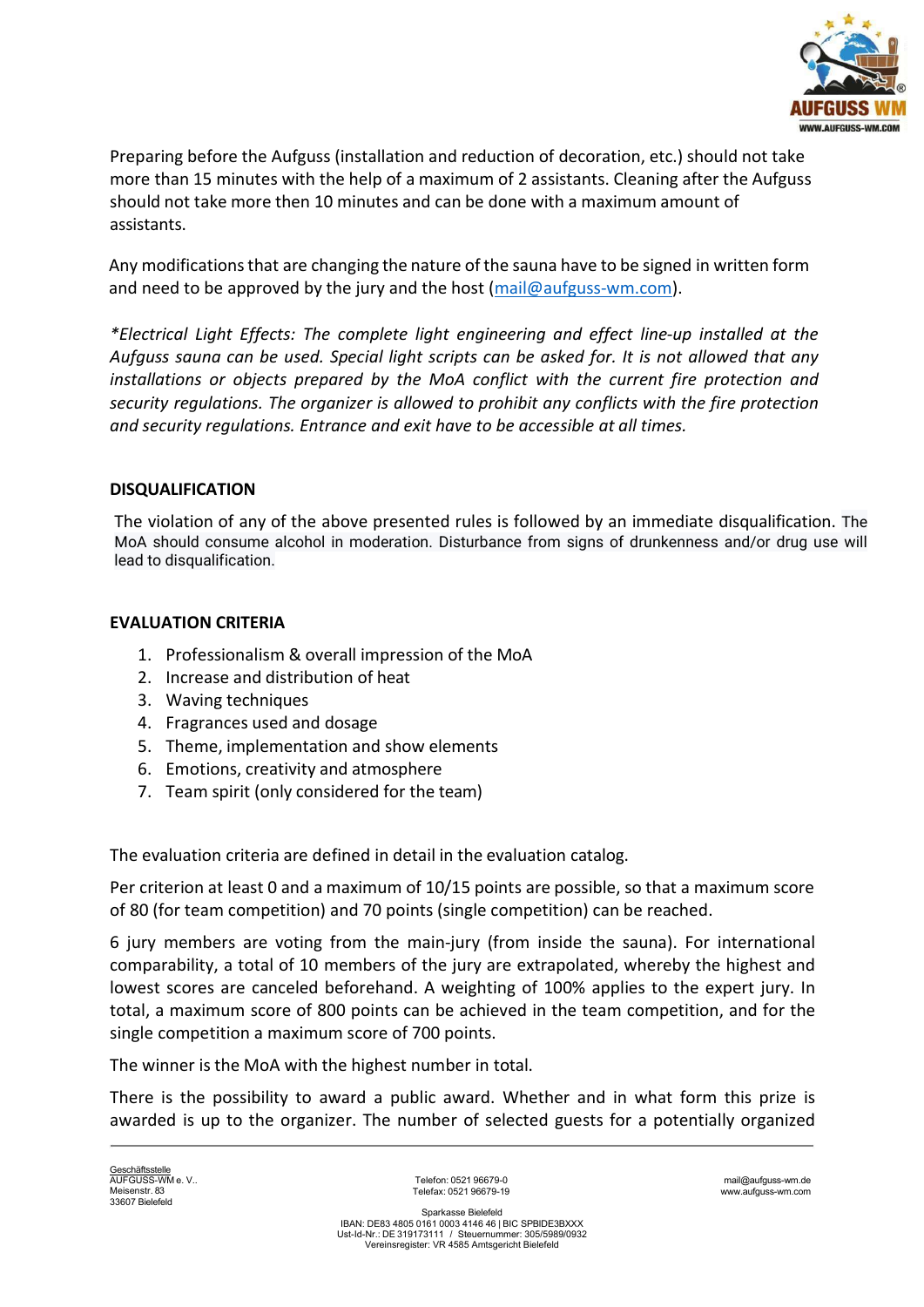

public jury, as well as the number of the expert jury, may vary in the Qualifyings - however, the scoring system and the weighting remain identical.

Telefon: 0521 96679-0 Telefax: 0521 96679-19

mail@aufguss-wm.de www.aufguss-wm.com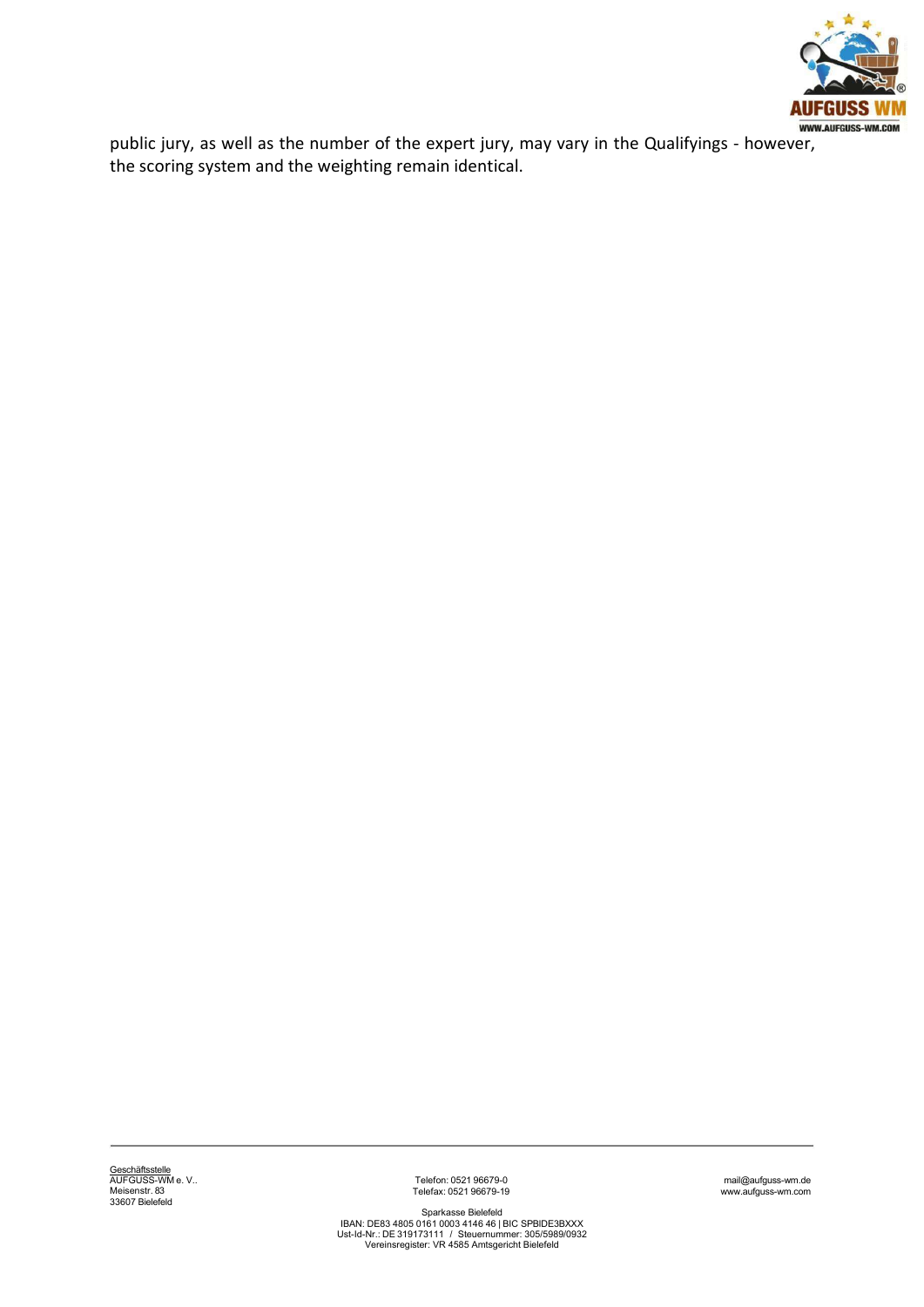

### MAIN JURY

The jury is announced separately at www.aufguss-wm.com and consists of 14 members. Jury members of the main jury are also represented in the national Qualifyings. Each member of the main jury must attend at least three national competitions. In each national competition at least two members of the main jury have to evaluate. All other members are determined by the venue of the preliminary ruling. The main jury for the final event will be divided into two equal-sized jury groups with one chairman each. The jury must be nominated by the given deadline within the end of February of the respective calendar year, at the office of the AUFGUSS-WM e. V. before the competition begins.

### PUBLIC JURY

10 to 20 people from the audience - present during the Aufguss - can cast a vote. These people will be elected randomly by the officer of public scores with a scorecard. The highest and lowest score will be erased.

PARTICIPANTS AND THEIR ASSISTANTS HAVE NO RIGHT TO VOTE!

### **TICKETS**

The host distributes entrance tickets to guests for each aufgussritual. The participants of the Qualifyings receive tickets each to distribute among friends and fans traveling with them. If a participant wishes to receive a ticket for the pouring ritual of a competitor, he/she can only obtain this ticket from that particular competitor.

#### STARTING LIST

The schedule of the starting list shall be conducted on the previous day in a neutral drawing and in attendance of a member of the main jury. The drawing will be logged. The drawing will determine the starting list.

#### QUALIFYING KEY

Regulary 64 starting places will be awarded - split in 32 singles and 32 teams. Only the host has the right to distribute Wild Cards.

The number of singles and teams listed below may qualify for the final in the national Qualifyings. The Play-offs are a "second chance" to reach the finals as a follower in each country.

The named figures are based on a decision of the AUFGUSS-WM e.V. and empirical values of the last years' experiences. The have been coordinated with the population sizes and the registration requirements of the individual countries in order to make the qualification more equitable.

<u>Geschäftsstelle</u><br>AUFGUSS-WM e. V.. Meisenstr. 83 33607 Bielefeld

Telefon: 0521 96679-0 Telefax: 0521 96679-19

mail@aufguss-wm.de www.aufguss-wm.com